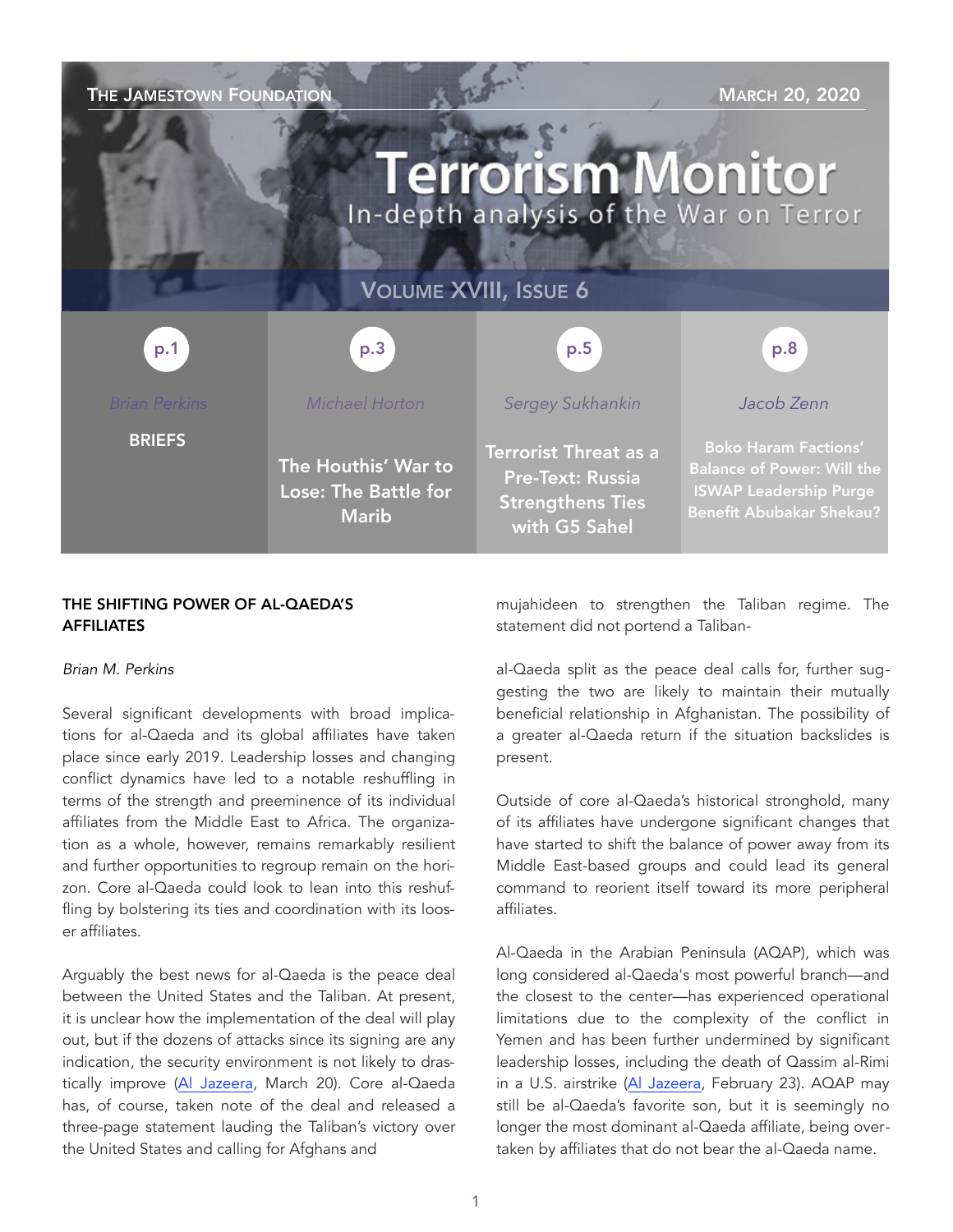In Iraq and Syria, the ascendance of Islamic State (IS) and subsequent fractures among jihadist factions led to a significant loss of al-Qaeda influence. The growth of the affiliate organization Hurras al-Din helped regain some of al-Qaeda's influence in Syria, but the group is now faced with new challenges posed by the confrontations between Turkey and Russia and the fragile ceasefire in Idlib ([Asharq al-Awsat](https://aawsat.com/english/home/article/2189971/hurras-al-din-attacks-turkish-forces-northwest-syri), March 20).

While al-Qaeda's affiliates in the Middle East are facing substantial challenges and are seemingly primed for a notable decline in their operational capabilities, its affiliates in Africa have grown or remained strong.

Al-Qaeda's Sahelian branch, Jamaat Nusrat al-Islam wal Muslimin (JNIM), grew increasingly powerful over 2019 and has wreaked havoc on Mali, Burkina Faso, and Niger. Meanwhile, al-Shabaab remains strong and has conducted a series of high-profile attacks—both in Somalia and Kenya—in recent months, including a deadly attack on the Manda Bay Airfield in Kenya that killed three Americans [\(Garowe Online,](https://www.garoweonline.com/en/news/somalia/timely-response-reduced-casualties-in-al-shabaabs-raid-at-manda-airfield-in-kenya) January 25). The group's rate of attacks and number of civilian casualties surged in 2019 and there is little sign of a slowdown, garnering regular praise from al-Qaeda' general command. While JNIM and al-Shabaab may not bear the al-Qaeda name in the way AQAP does, they remain firmly within the al-Qaeda milieu and have both followed attacks with statements indicating they were in accordance with Ayman al-Zawahiri's wishes and overarching strategy.

AQAP's decline and the impending challenges faced by Hurras al-Din have resulted in al-Qaeda's African affiliates becoming the organization's preeminent groups in terms of strength and effectiveness. Meanwhile, the shifting security landscape in al-Qaeda's historical stronghold of Afghanistan will at best maintain the status quo and at worst could see al-Qaeda further rebuild under Taliban cover. As al-Qaeda's once powerful affiliate in Yemen wanes, the group's general command will likely seek to reposition its other affiliates by attempting to draw them closer to the center and placing further emphasis on their operations under the al-Qaeda umbrella. Core al-Qaeda will make every effort to help rebuild and keep AQAP afloat and maintain influence in Syria through Hurras al-Din, but could reprioritize the groups that have found more success in recent years.

# IMPLICATIONS OF IRGC'S PERCEIVED TRANSMIS-SION OF CORONAVIRUS

### *Brian M. Perkins*

Syria has not officially recorded a confirmed case of coronavirus, largely due to a lack of health infrastructure and government denial/silence on the matter, but human rights and health observers have noted outbreaks in areas under Syrian government control in Tartous, Damascus, Homs, and Latakia provinces, as well as rumors of cases in areas outside government control ([Al](https://www.aljazeera.com/news/2020/03/concern-mounts-catastrophic-coronavirus-outbreak-syria-200316003354976.html%22%20%5Ct%20%22_blank)  [Jazeera,](https://www.aljazeera.com/news/2020/03/concern-mounts-catastrophic-coronavirus-outbreak-syria-200316003354976.html%22%20%5Ct%20%22_blank) March 16). The Syrian regime relies heavily on Iranian support and reports have begun to emerge linking Iranian officials and fighters to cases of the coronavirus. While the link between IRGC officials or Iranian proxy forces and coronavirus cases cannot be independently verified, it is still likely cases have originated in Iran as the Syrian government was slow to halt flights between its country and Iran following the outbreak. Iran plays an active role in the Syrian government's military operations.

Outside of Syria, the Iranian Islamic Revolutionary Guards Corps (IRGC) and its proxies have similarly been linked to coronavirus cases in Lebanon and Iraq. Continued flights by the IRGC-linked Mahan Air as well as the coronavirus-related deaths of at least six IRGC members, including Lt. General Nasser Sha'abani lends some credence to the notion of the IRGC as a transmission vector as its officials travel to liaise with its proxies and fighters rotate back from Iran ([Al Arabiya,](https://english.alarabiya) March 13). Regardless, the rumors themselves and the more easily confirmed transmission of cases from Iran in general does have significant short term and long-term implications for Iranian proxies.

In the short-term, significant coronavirus outbreaks in countries where Iran maintains proxy forces could alter their abilities to operate as well as the local government and international community's operations against Iran and its proxy forces. For instance, President Trump reportedly held off on an aggressive response against Iran for attacks on U.S. troops in Iraq and is drawing down some operations in the country due to the coronavirus outbreak.

In the long-term, the pandemic is likely to alter the economic and political environment in a way that challenges the authority of many Iranian proxies, particularly Hezbollah in Lebanon. The Lebanese economy is in dire

*Brian M. Perkins is the Editor of* Terrorism Monitor.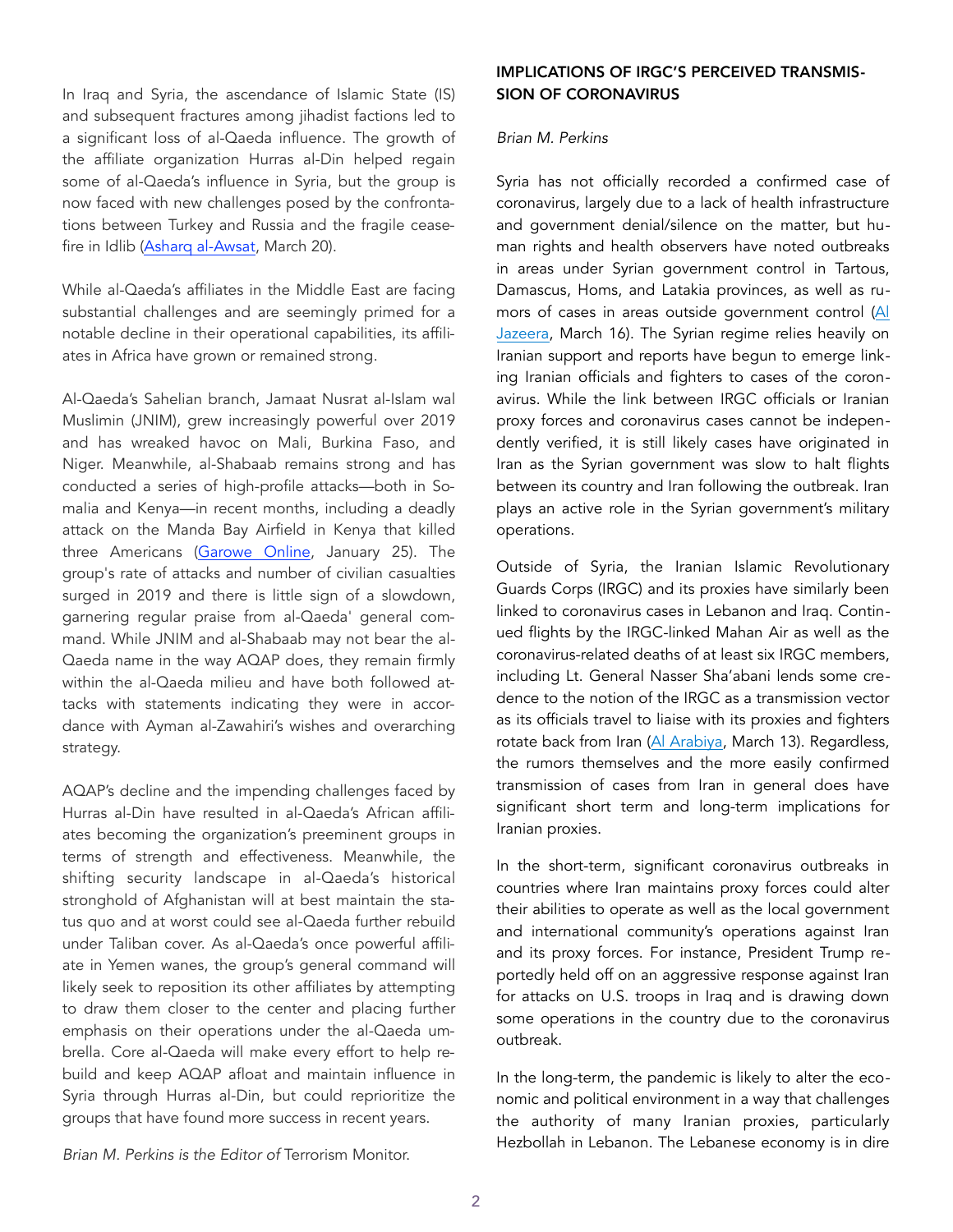condition and the outbreak has laid bare systemic issues that could provide the Lebanese government an opportunity to increase its legitimacy at the detriment of Hezbollah, which runs the country's health ministry. Further, the outbreak is being increasingly politicized—from within and outside Lebanon—as Hezbollah opponents blame the outbreak on the group's close relationship with Iran. Rumors were also circulated that Hezbollah leader Hassan Nasrallah and other leaders were infected following meetings with Iranian officials (Jerusalem Post, March 11). The outbreak has the potential to bolster anti-Hezbollah/Iran sentiment while offering the government a chance to intervene in a positive way.

Iran is undoubtedly the Middle East's epicenter of the pandemic, which is likely to have significant implications on the region's political landscape and Iranian proxies. Regardless of whether the IRGC is in fact a notable transmission vector, rumors and the perception that it is coupled with the economic impacts of the outbreak create conditions that can pose a significant challenge to Iranian proxies' authority. While the peak reaction in many countries will likely not come until the outbreak subsides, protests against Iranian-backed militias have continued in Iraq despite coronavirus, with protesters calling the militias the virus.

*Brian M. Perkins is the Editor of* Terrorism Monitor.

# The Houthis' War to Lose: The Battle for Marib

## *Michael Horton*

Yemen's Houthis have defied the forecasts of numerous analysts who predicted that their grip on northwest Yemen would erode. Rather than being weakened, Houthi and allied forces are stronger and better organized than at any point over the last two years. The Houthis' recent offensives in the Yemeni governorates of al-Jawf and, now, Marib attest to their continued strength as a cohesive fighting force.

On March 1, Houthi and allied forces seized al-Hazm, the capital of the governorate of al-Jawf. Following the capture of al-Hazm, Houthi and allied forces expanded their offensive and have seemingly retaken most of al-Jawf ([Middle East Monitor,](https://www.middleeastmonitor.com/20200302-yemen-houthis-seize-strategic-city-bordering-saudi-arabia/) March 2). The capture of al-Jawf, which borders Saudi Arabia, will allow the Houthis to push deeper into the energy-rich governorate of Marib [\(al-Monitor,](https://www.al-monitor.com/pulse/originals/2020/03/yemen-saudi-arabia-jawf-maarib-houthis-war-borders-oil-) March 12). Marib is a critical stronghold for the Saudi-backed government of Abd Raboo Mansur Hadi. Control of Marib, or even just parts of it, will not only give the Houthis control of key oil and gas resources, but will also curtail Saudi-backed forces' ability to attack Houthi positions. Marib city, the capital of the governorate, is home to air and military bases used by Hadi-aligned forces. Without access to these bases, Hadi-aligned forces' ability to operate in Yemen will be seriously impeded. Marib is also home to tens of thousands of IDPs.

The Houthis advance in al-Jawf and Marib builds on their longstanding strategy of consolidate, hold, and advance. While there have been numerous tactical setbacks over the last year, the Houthis and allied forces have maintained their ability to launch effective and deadly counter-offensives. This was demonstrated in the district of Nihm, which borders the Houthi-held capital of Sana'a. In late January, the Houthis launched a counter-offensive that retook those areas that had been captured by Hadi-allied forces ([al-Monitor,](https://www.al-monitor.com/pulse/originals/2020/02/yemen-nahm-district-houthis-uae-saudi-arabia-legitimate-gvt.html) February 19). Once they reestablished control, the Houthis used parts of Nihm as a base from which to target Hadi allied forces in al-Jawf.

While the forces who oppose the Houthis possess more advanced weapons, and in theory, air support from Saudi Arabia and the United Arab Emirates (UAE), they do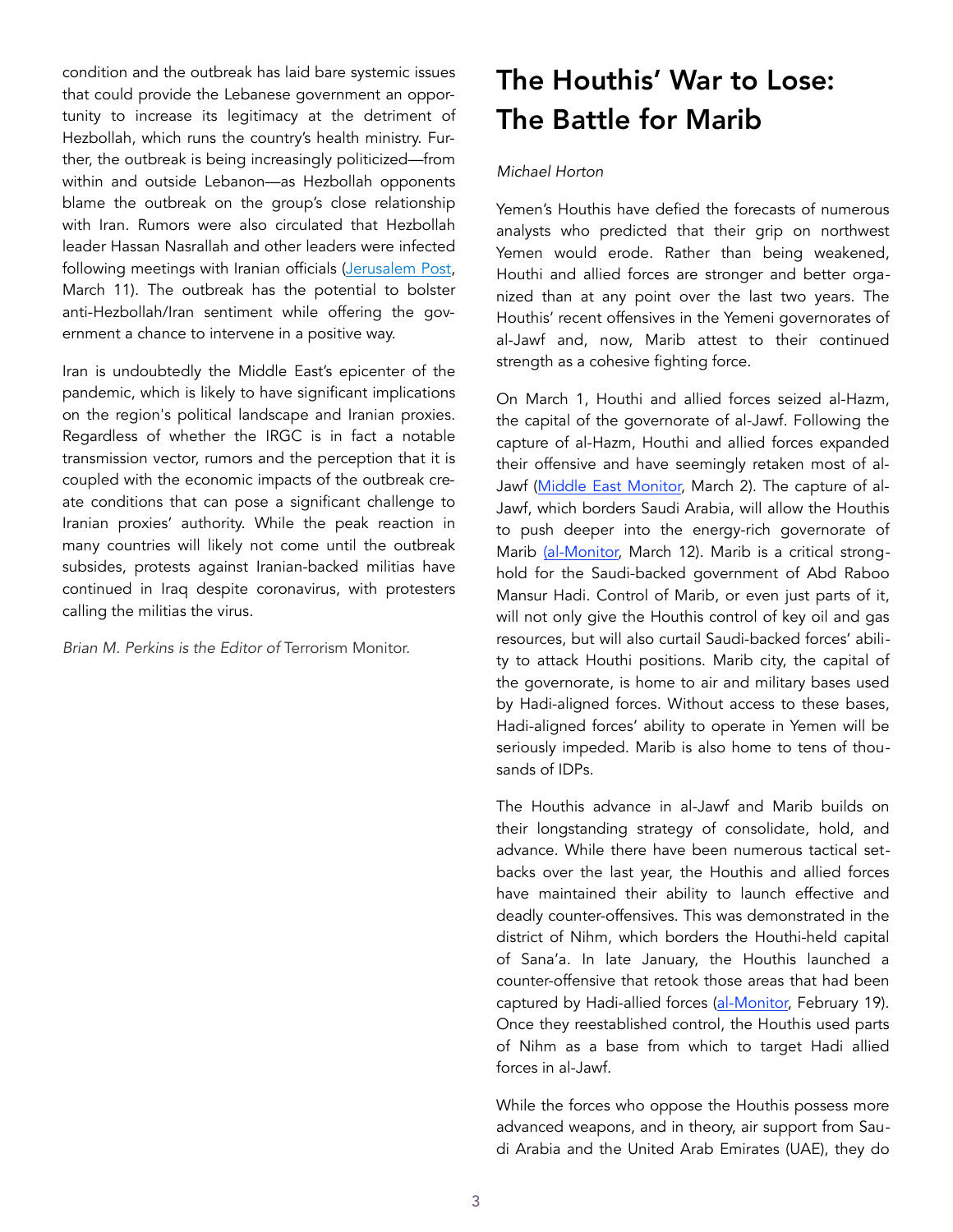not have a coherent chain of command or effective leadership on the battlefields. [1] Additionally, the Hadialigned forces struggle with legitimacy and the maintenance of critical tribal support. In contrast, the Houthis and their allies—which include a significant and growing percentage of the critical "collar tribes" that ring Sana'a —have clear chains of command and broad tribal support. This support is not indicative of support for the "Houthi movement." It is more likely that this support reflects tribal elites betting on those forces they think will win. This support is also based on the Houthis' ability to successfully buy and coerce the support of key tribal power brokers.

Just as Yemen's former president, Ali Abdullah Saleh, did, the Houthis apply a carrot and stick approach to gain and maintain tribal support. Tribal and political elites who support the Houthis are included in the lucrative legal and illegal trade in gasoline, propane, food, and medical supplies. Those who support them are also incorporated—to a limited degree—into the Sana'abased government. Elites who do not support the Houthis are subject to kidnapping, harassment, prosecution, and assassination [\(Arab News,](https://www.arabnews.com/node/1636486/middle-east) March 4). The Houthis are increasingly heavy-handed in those areas that they control. However, at least for now, they seem to understand what Ali Abdullah Saleh long understood: there are lines that are not to be crossed without consequences. The de-facto sovereignty of tribal elites is generally respected in those areas that they govern.

In contrast, the Hadi-aligned government in exile has struggled with both legitimacy and with gaining consistent support from key tribal elites based in northwest Yemen. Even in Marib, the Hadi-backed forces are finding it difficult to maintain support. This is despite the fact that Saudi Arabia has flooded the governorate with money—money that has turned Marib into something of a boomtown. Marib-based tribal elites are politically and tactically sophisticated and have a long history of outmaneuvering outsiders. If the Houthis and their allies manage to make significant headway in Marib, there may be a sudden and dramatic shift in alliances. The Houthis are just as politically adept and will undoubtedly make promises that will interest Marib's elites more than a protracted battle.

The forces opposing the Houthis in Marib are largely composed of men brought in from other governorates around Yemen. They are poorly paid, organized, and led, but most critically, they are outsiders. The web of alliances and loyalties in Marib will disintegrate if it comes under sustained pressure from a Houthi advance. Even with air support, it is unlikely that these forces will be able to hold all of Marib. Without its base in Marib, the Saudi-backed Hadi alliance will become more irrelevant than it already is to the unfolding wars in Yemen.

For months, Saudi Arabia has been scaling down the funding of its war in Yemen. Given the plummeting oil price, a global pandemic, and the unfolding financial crisis, the Kingdom and the UAE will likely begin reevaluating their expensive and counter-productive policies in Yemen. The only thing likely to stop the Houthis from retaking most, if not all, of northwest Yemen is their own hubris. In Sana'a and in other areas, there is mounting evidence that the Houthis are becoming ever more oppressive and extractive. However, for now, the Houthis and their allies remain the most cohesive and militarily capable force in Yemen. It is their war to lose.

*Michael Horton is a Fellow for Arabian affairs at the Jamestown Foundation.* 

#### **Notes**

.

[1] The UAE, Saudi Arabia, and those forces they back have struggled to establish coherent and effective chains of command across areas of operation since their interventions began in March 2015. See: https://ctc.usma.edu/can-uae-security-forces-avoid-wrong-turnyemen/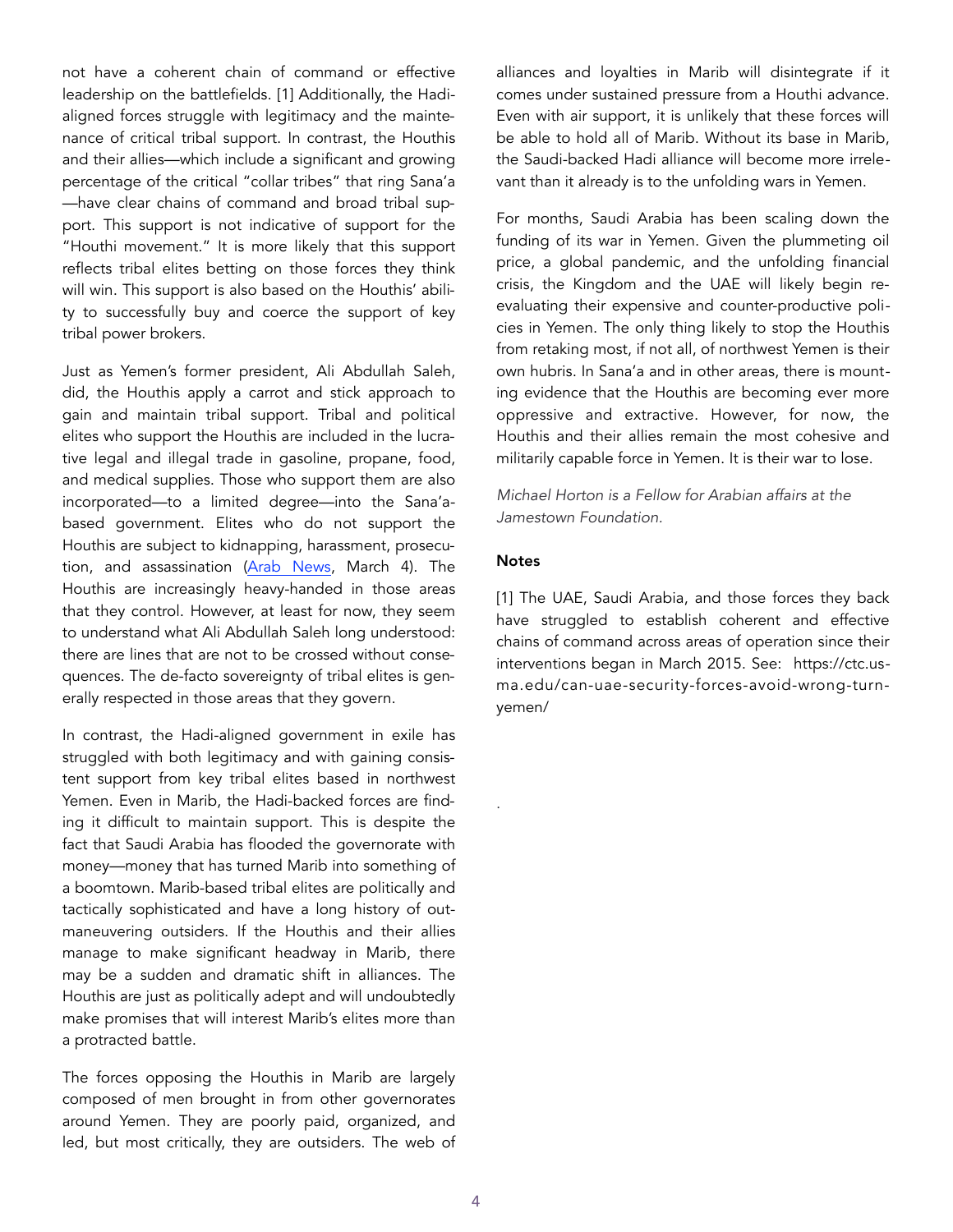# Terrorist Threat as a Pre-Text: Russia Strengthens Ties with G5 Sahel

*Sergey Sukhankin* 

#### Introduction

Following the 1991 dissolution of the USSR—which maintained diplomatic relations with 46 African countries in the mid-1980s—the Russian Federation lost a large part of the Soviet influence on the continent. Beginning in the mid-2000s, however, Russia`s regional policy started to change, and the outbreak of the Ukrainian crisis solidified Russia`s resolve to pursue opportunities in Sub-Saharan Africa ([Russiancouncil.ru,](https://russiancouncil.ru/activity/publications/afrika-rossiya-dostizheniya-problemy-perspektivy/) February 20). A truly pivotal event that demonstrated Russia`s determination was the Russia-Africa Summit and Economic Forum, held in Sochi on October 23–24, 2019 (see [EDM,](https://jamestown.org/program/the-russia-africa-summit-soviet-mistakes-and-fresh-challenges/) October 28, 2019). Given Russia`s relative economic weakness, one of the very few competitive advantages at the Kremlin`s disposal is military-technical cooperation.

#### Terrorism in the G5 Sahel and Russia`s Position

Poverty, rampant corruption, and political instability have contributed to increasing radicalization of youth in Sub-Saharan Africa. Consequently, some areas of the region have become a safe haven for groups/movements of fundamentalist orientation ([Vz.ru,](https://vz.ru/world/2017/10/25/892305.html) October 25, 2017). Arguably, the most challenging situation is faced by the G5 Sahel (formed in 2014), which consists of Burkina Faso, Chad, Mali, Mauritania, and Niger—countries threatened by al-Qaeda in the Islamic Maghreb (AQIM), the Movement for Unity and Jihad in West Africa (MUJWA), al-Mourabitoun, Boko Haram, and others. The situation is profoundly complicated by differing approaches promulgated by larger players, including the EU, United States, Russia, and China, as well as meager results from international assistance in the fight against terrorism ([Lemonde.fr,](https://www.lemonde.fr/afrique/article/2017/06/16/bras-de-fer-aux-nations-unies-entre-paris-et-washington-sur-la-force-antiterroriste-du-g5-sahel_5145573_3212.html) June 16, 2017).

Regional security became one of the key topics discussed before and during the Russia-Africa Summit. Specifically, the Permanent Secretary of the G5 Sahel, Maman Sambo Sidikou, expressed his hope that Russia would be involved at a certain point, since "the region is unable to deal with this [terrorism] on its own" ([Vpk.](https://vpk.name/news/339493_pyat_stran_afriki_namereny_zaprosit_pomosh_rossiiskih_voennyh_sovetnikov.html)- [name,](https://vpk.name/news/339493_pyat_stran_afriki_namereny_zaprosit_pomosh_rossiiskih_voennyh_sovetnikov.html) October 25, 2019). Russia made the issue of security one of the focal points prior to the event. In his speech, President Putin emphasized that Russia is determined to broaden cooperation with African countries in the realm of security, including in the "[F]ight against terrorism, organized crime, drug trafficking, money laundering, illegal migration and piracy." On the other hand, Putin emphasized that African countries need Russia`s involvement since "some of its countries are unable to deal with militants and require support… Russia is developing military-technical cooperation to help African countries to protect their independence and sovereignty" ([Ren.tv,](https://ren.tv/news/v-rossii/470132-putin-rf-okazhet-pomoshch-stranam-afrike-v-borbe-s-terrorizmom) October 20, 2019). To stress his point, Putin stated that "[W]e are proud that we in Russia have created an effective security system and, what is more important, effective up-to-date armed forces… we are spending three percent of [GDP] on war expenditure and there is a trend toward further reduction." He also noted that African countries are spending an "unbearable amount of money on security-related issues and fighting organized crime" implying that Russia could share with them its experience  $(Rg.ru,$  October 24, 2019).

This opinion is shared and actively promoted by leading Russian Africanists, such as former ambassador to Mali and Niger Yevgeny Korendiasov (now at the Institute of Africa at the Russian Academy of Science). Korendiasov said that despite the significant economic transformations experienced by the majority of African countries, they remain ill-prepared for global threats such as terrorism, drug trafficking, and other types of criminal activities, implying that they need experienced partners ([Poli](https://politexpert.net/97305-ekspert-afrika-vazhnyi-partner-rossii-pered-licom-takikh-ugroz-kak-terrorizm-i-narkobiznes)[texpert.net,](https://politexpert.net/97305-ekspert-afrika-vazhnyi-partner-rossii-pered-licom-takikh-ugroz-kak-terrorizm-i-narkobiznes) March 21, 2018). Most importantly, the Russian side—while referring to problems faced by countries from G5 Sahel—never misses a chance to criticize the supposed ineffectiveness of international missions in general, and specifically the French armed forces, in their counterterrorist operations as well as "the arduous legacy of the colonial past." In his assessment of factors hindering African development, it is quite interesting that Putin identified such factors as "terrorism, extremist ideology, piracy and consequences of [the] socalled Arab Spring," suggesting that the blame should be put on the West (in Russian discourse, a force that provoked developments on the Middle East) and implied that only Russia (as a country that reportedly achieved huge success in the fight against international terrorism) is capable of providing necessary training to African nations ([Ria.ru,](https://ria.ru/20191024/1560151436.html?in=t) October 24, 2019).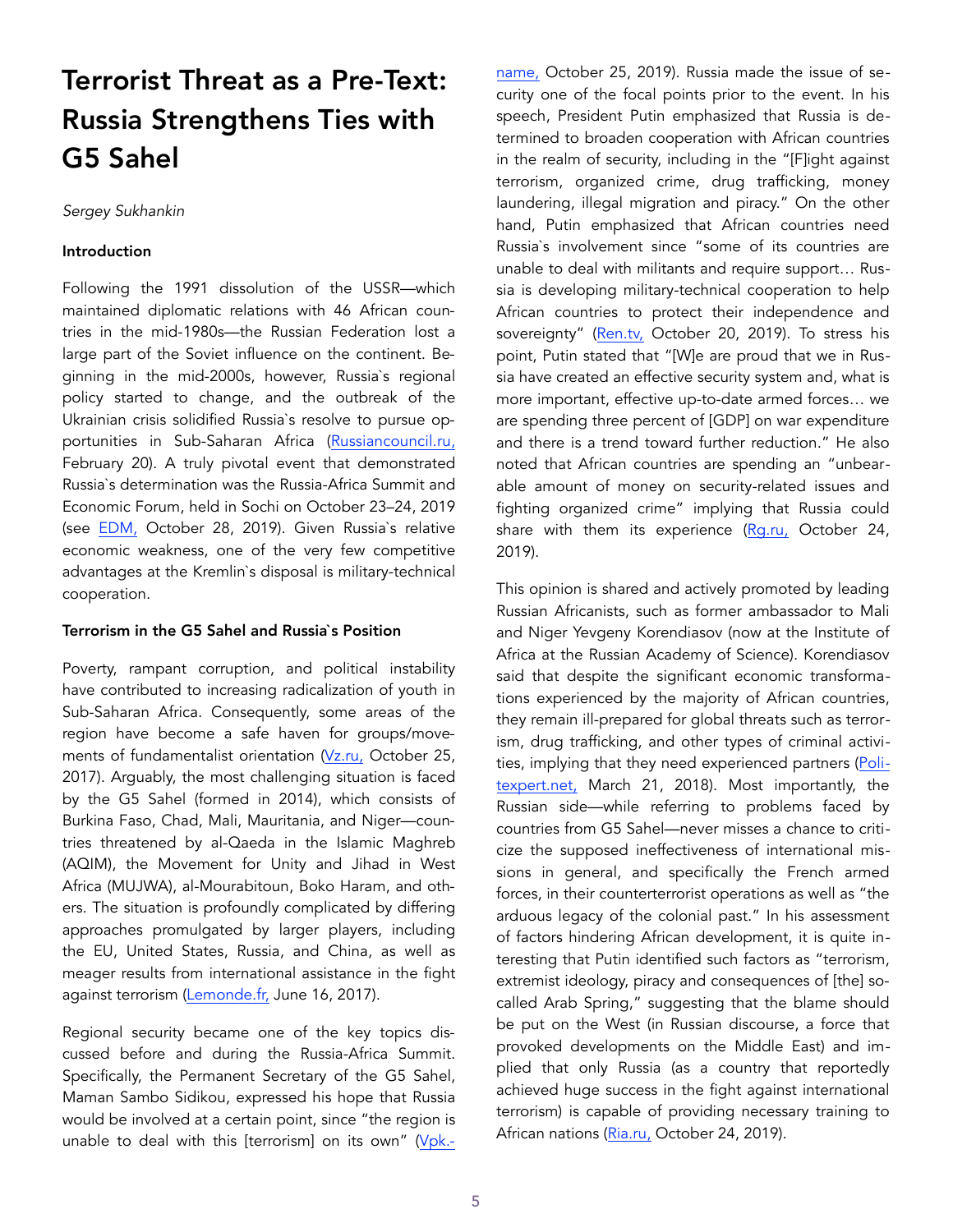## Military-Technical Cooperation: First Steps and Future Prospects

By the end of 2018, Russia signed at least 19 militarytechnical cooperation agreements with countries in sub-Saharan Africa [\(Rueconomics.ru](https://rueconomics.ru/355964-dlya-voennogo-sotrudnichestva-strany-afriki-vybirayut-rossiyu), October 17, 2018). The year 2019 brought several new developments pertaining to the G5 Sahel. Specifically, Russia took its first steps in strengthening military-technical cooperation with one of the most endangered players in the region—Mali—a country that used to be a staunch ally of the USSR during the Cold War period. On July 26, ministers of defense of both countries signed an agreement (during the Army-2019 military forum) on strengthening cooperation in the realm of military affairs and security. The security situation in Mali is aggravated by the activities of radical Islamic fundamentalists on the one hand, and a severe rivalry between three main ethnic groups—Fulani, Tuaregs, and Dogons. In terms of the military-political environment, the situation in Mali is similar, to some extent, to the Central African Republic (CAR), where Russians, both official military instructors and members of the Wagner Group PMC, have been operating for some time with reported success ([Geo-politica.info,](http://geo-politica) July 15, 2019). Some Russian experts have argued that in the near future a military agreement between Mali and Russia (following the example of the CAR) might be signed (Rueconomics.ru, July 2, 2019).

From a tactical point of view, potential Russian success in Mali could be instrumental in its endeavors in other G5 Sahel countries, specifically in Chad, which has been experiencing a wave of terrorist attacks [\(Ria.ru,](https://ria.ru/20200128/1563950128.html) January 28). One of Russia`s key diplomats for the Middle East and Africa, Mikhail Bogdanov, had previously met with representatives of Chad to discuss some (undeclared) details related to potential military-technical cooperation between Russia and Chad—one of the active players in the Libyan civil war and a country endowed with oil reserves (Ria.ru, April 29, 2019). From a strategic point of view, Russia`s involvement in the Sahel zone could signify a new stage in cooperation with China in Africa. Prominent United Congolese Party figure, Christian Malanga, described this cooperation as "China – the money, Russia – muscles" [\(Gazeta.ru](https://www.gazeta.ru/army/2019/05/23/12372901.shtml), May 23, 2019).

*Dr. Sergey Sukhankin is a Fellow at the Jamestown Foundation and an Associate Expert at the International Center for Policy Studies (Kyiv).*

# Islamic State in West Africa Province and the Battle With Boko Haram

### *Jacob Zenn*

Islamic State in West Africa Province (ISWAP), like other jihadist groups, is prone to internal leadership purges. After pledging loyalty to Abubakar al-Baghdadi and joining Islamic State (IS) in March 2015, ISWAP's hardline leader, Abubakar Shekau, was ejected from the group in August 2016. IS then announced the more moderate Abu Musab al-Barnawi as ISWAP's leader ([Al-Naba #41,](https://unmaskingbokoharam.com/2019/04/10/the-islamic-state-al-naba-41-the-wali-of-west-afric) August 2, 2016). In March 2019, however, another relative moderate known as Ba Idrisa became ISWAP leader and al-Barnawi was demoted to *shura* (consultative council) member ([Vanguard](https://w), March 16, 2019). This all occurred after al-Barnawi's main backer, Mamman Nur was purged in late 2018. Nur was a deputy of al-Barnawi's father, Boko Haram co-founder Muhammed Yusuf ([Sahara Reporters,](http://saharareporters.com/2018/09/14/boko-haram-leader-mamman-nur-killed-his-closest-lieutenants-releasing-dapchi-girls) September 14, 2018).

ISWAP never explained why Abu Musab al-Barnawi was demoted, nor did IS comment on his demotion. However, the demotion coincided with IS' organizational restructuring in Africa. ISWAP, for example, incorporated Islamic State in Greater Sahara (ISGS) in March 2019 and IS announced its new Central Africa Province in April 2019. The former comprised Sahel-based jihadists and the latter comprises jihadists in northern Mozambique and eastern Congo ([Al-Jazeera,](https://www.aljazeera.com/news/2019/04/isil-claims-dr-congo-attack-190419064213626.html) April 19, 2019). Abu Musab Al-Barnawi's record of neutrality regarding the ISal-Qaeda rivalry may have been one of his liabilities and a cause for his demotion ([al-Haqaiq,](http://www.aymennjawad.org/21467/the-islamic-state-west-africa-province-vs-abu) August 5, 2018).

Most recently, in February-March, Ba Idrisa was purged amid widespread internal conflict among ISWAP leaders. It is unclear whether Ba Idrisa or al-Barnawi are still alive after the infighting, while other pro-IS hardline ISWAP leaders, including Mustapha Kirmimma, may also have been killed or injured. Two ISWAP leaders, previously unknown to outsiders, have reportedly been elevated to ISWAP's leadership ranks [\(Premium Times,](https://www.premiumtimesng.com/news/headlines/379975-new-) March 3).

Despite this turmoil, ISWAP has maintained unfettered communication lines to IS. Since the infighting began in February, ISWAP has, for example, released photos of elder ISWAP fighters with white beards executing five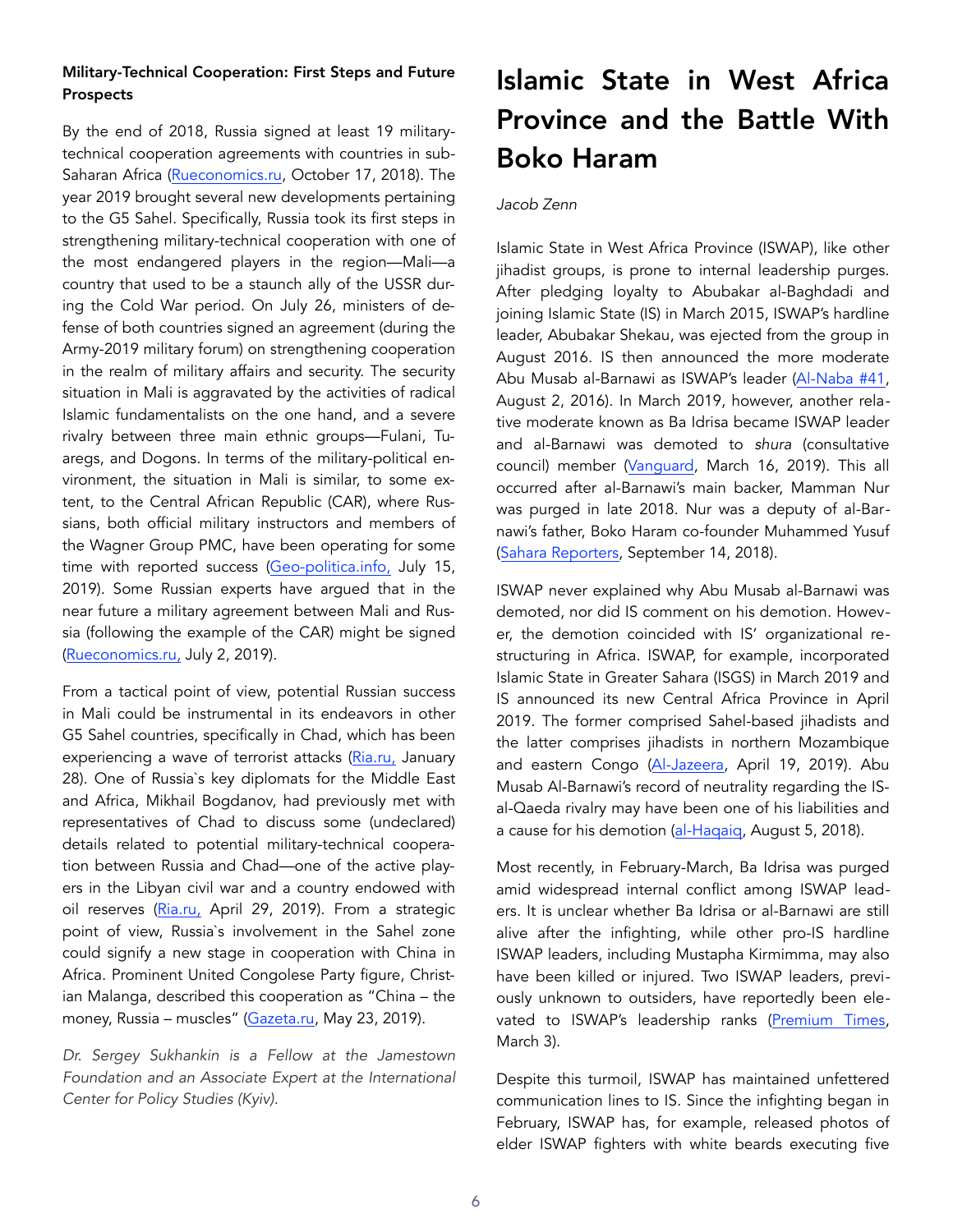Christians wearing orange, prison-style jumpsuits. [1] This came several weeks after an ISWAP child soldier similarly executed a Christian wearing a similar outfit. In addition, ISWAP released through IS' *Amaq* media agency its executions of Nigerian soldiers captured in Baga in March. [2] The Lake Chad shoreline town of Baga has been a key battleground since February, when Nigeria began attempts to fully recapture it from ISWAP. IS also highlighted Baga in its *al-Naba* magazine in March by interviewing an ISWAP commander about the series of battles there. [3]

#### The Shekau Faction's Challenge to ISWAP

Although ISWAP's internal feuds have inevitably inhibited some operations, the group has continued attacks in Nigeria, including in southern Borno, northern Yobe, and around Lake Chad, but also in Chetimari and elsewhere in southeastern Niger (Aniamey.com, March 9). Nevertheless, one question that arises is where Abubakar Shekau stands in view of ISWAP's leadership purges.

Although Shekau was removed from ISWAP leadership in August 2016, he never renounced loyalty to IS and still views his faction, which is called Jamaat Ahlussunnah lid-Dawa wal-Jihad, as somehow connected to IS. Prior to ISWAP's February-March 2020 leadership purges, Shekau's faction had also been encroaching on ISWAP's core areas of operations around Lake Chad. His faction, for example, claimed attacks in towns where ISWAP also operates, such as Bama, Banki, Ngom, Tungunshe, Maiduguri (Muna Garage), and "on Lake Chad" itself. [4]

The Shekau faction's Lake Chad-based sub-faction led by Bakura (only known by one name) had also claimed attacks in Niger, Chad, and Cameroon, as well as the aforementioned Maiduguri attack (See [TM,](https://jamestown.org/program/is-the-bakura-faction-boko-harams-new-force-enhancer-around-lake-chad/) January 28). [5] Bakura's sub-faction was also more likely than the Shekau faction to have been responsible for kidnapping Chadian medics in late 2019 just north of Lake Chad in Chad. The medics were later featured in a Shekau faction proof-of-life video in February. [6] Nevertheless, the Nigerian and Nigerien militaries claim they killed Bakura along the Nigeria-Niger border in March ([Daily Post,](https://dailypost.ng/2020/03/13/boko-haram-iswap-troops-kill-terrorist-leader-bakura-others/) March 13; [Lemonde](https://www.lemonde.fr/afrique/article/2020/03/20/le-niger-annonce-avoir-tue-ibrahim-fakoura-figure-de-proue-de-boko-haram_6033778_3212.html?utm_medium=Social&utm_source=Twitter%22%20%5Cl%20%22Echobox=1584694243), March 20). If true, this means his widespread harassment of civilians, if not also rival ISWAP fighters, in that area may come to an end, but ISWAP or Bakura's deputies may fill the operational void he has left behind.

Besides the Nigeria-Niger border area, ISWAP has moved brigades toward Shekau's main bases in Sambisa Forest, Borno State, Nigeria, including for launching February and March attacks in Garkida, northern Adamawa, where ISWAP destroyed churches, and Damboa, southern Borno ([Vanguard,](https://www.vanguardngr) March 4; [Punch,](https://punchng.com/garkida-residents-of-adamawa-community-still-counting-losses-after-bharam-attacks/) March 6). The two rival groups—ISWAP and Shekau's faction—are overlapping now more than at any point since August 2016 and their proximity obviously presents opportunities for them to clash, which has been occurring. It also means presents the groups potential opportunities to collaborate [\(Twitter.com/l\\_boukar,](https://twitter.com/L_BOUKAR/status/1237812177979035650) March 11). The collaboration could be bolstered by some ISWAP hardliners formerly loyal to Shekau that still hold similar ideologies. ISWAP leadership also acknowledged the factionalization that Shekau has been causing in its most recent February video. [7] ISWAP is, at the least, concerned about the negative effects Shekau continues to have on ISWAP's unity at a time that its leadership is itself engaged in infighting.

#### Shekau Anti-*Shura* Leadership Style

Shekau's faction also has different leadership mechanisms than ISWAP, which makes his leadership over his faction safer than any leader's "job security" in the rival group. Shekau is the undisputed and unquestioned leader of his faction and has historically dissolved his *shura* and killed anyone who advised or criticized him ([al-Andalus,](http://www.aymennjawad.org/21618/aqim-advice-to-boko-haram-dissidents-full) September 15, 2018). While this was one reason why ISWAP abandoned him in August 2016, it has also meant Shekau remains secure in his factional leadership position.

In contrast, ISWAP after August 2016 introduced a form of "democracy" to its leadership through its *shura,* which resulted in Mamman Nur's purging, Abu Musab al-Barnawi's demotion, Ba Idrisa's ejection, and other leaders being killed. One advantage Shekau has over ISWAP's newest leaders, for all his faults, is name recognition. Moreover, since Shekau's ideology has remained unchanged and he has consistently been releasing videos since August 2016, Nigerian jihadists know where he stands on issues of *takfir*, slavery, negotiation with the Nigerian government, targeting Christians and Muslim 'apostates', as well as his physical appearance and jihadist credentials.

ISWAP's newest leaders, however, may be well-known only to high-level commanders in the group and not necessarily to the masses of foot soldiers. This does not indicate Shekau will return to ISWAP leadership. It